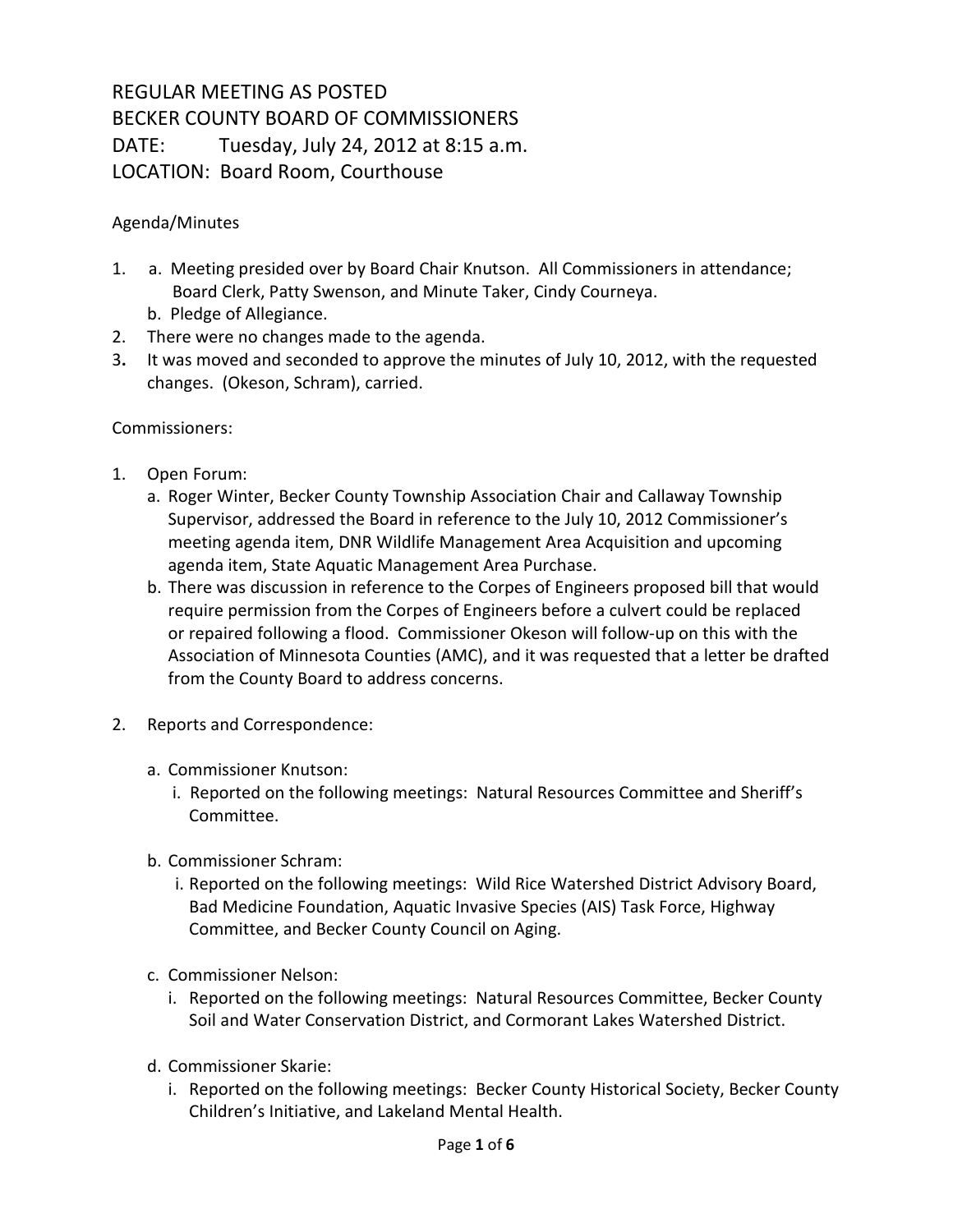- e. Commissioner Okeson:
	- i. Reported on the following meetings: Northwest Regional Radio Board, Transportation Alliance Committee, Economic Development/Housing Authority, Detroit Lakes/Becker County Airport Committee, Highway Committee, and West Central Regional Juvenile Detention Center.
- 3. Appointments:
	- a. It was moved and seconded to re-appoint John Hanson to the Buffalo-Red River Watershed District Board of Managers. (Nelson, Schram), carried.
	- b. It was moved and seconded to approve advertising for an appointment to the Pelican River Watershed District Board of Managers and to follow the normal procedure. (Nelson, Okeson), carried.
- 4. Greater Minnesota Parks & Trails Legacy Funding Support: Resolution 07-12-2I:
	- a. It was moved and seconded to approve Resolution 07-12-2I, to support an increase in park and trail legacy funding to Greater Minnesota, in order to provide adequate funding to carry out the State Parks and Trails Legacy plan, and with the increase in funding to a level more equal to those of the metro area and the Department of Natural Resources (DNR). (Okeson, Schram), carried.

Auditor-Treasurer: Ryan Tangen presented:

- 1. Licenses and Permits:
	- a. It was moved and seconded to approve Resolution 07-12-2J, to approve the Gambling Application for Exempt Permit to conduct a Raffle for the Cormorant Lions Club on September 28, 2012, at the Cormorant Community Center, 10929 County Highway 5, Pelican Rapids, MN 56572, in Cormorant Township. (Nelson, Schram), carried.
- 2. Jason Mowers Tax-Forfeited Re-purchase: Resolution 07-12-2C and Resolution 07-12-2D:
	- a. It was moved and seconded to approve Resolution 07-12-2C, to approve the application for Re-purchase of Tax Forfeited Lands for Jason Mowers, Parcel Number 49.2049.000, as outlined in said resolution. (Okeson, Skarie), carried.
	- b. It was moved and seconded to approve Resolution 07-12-2D, to approve the application for Re-purchase of Tax Forfeited Lands for Jason Mowers, Parcel Number 50.0351.000, as outlined in said resolution. (Okeson, Skarie), carried.

## Finance Committee:

1. It was moved and seconded to approve the Regular Claims, Over-90 Day Claim, and Auditor's Warrants (Tuesday Bills):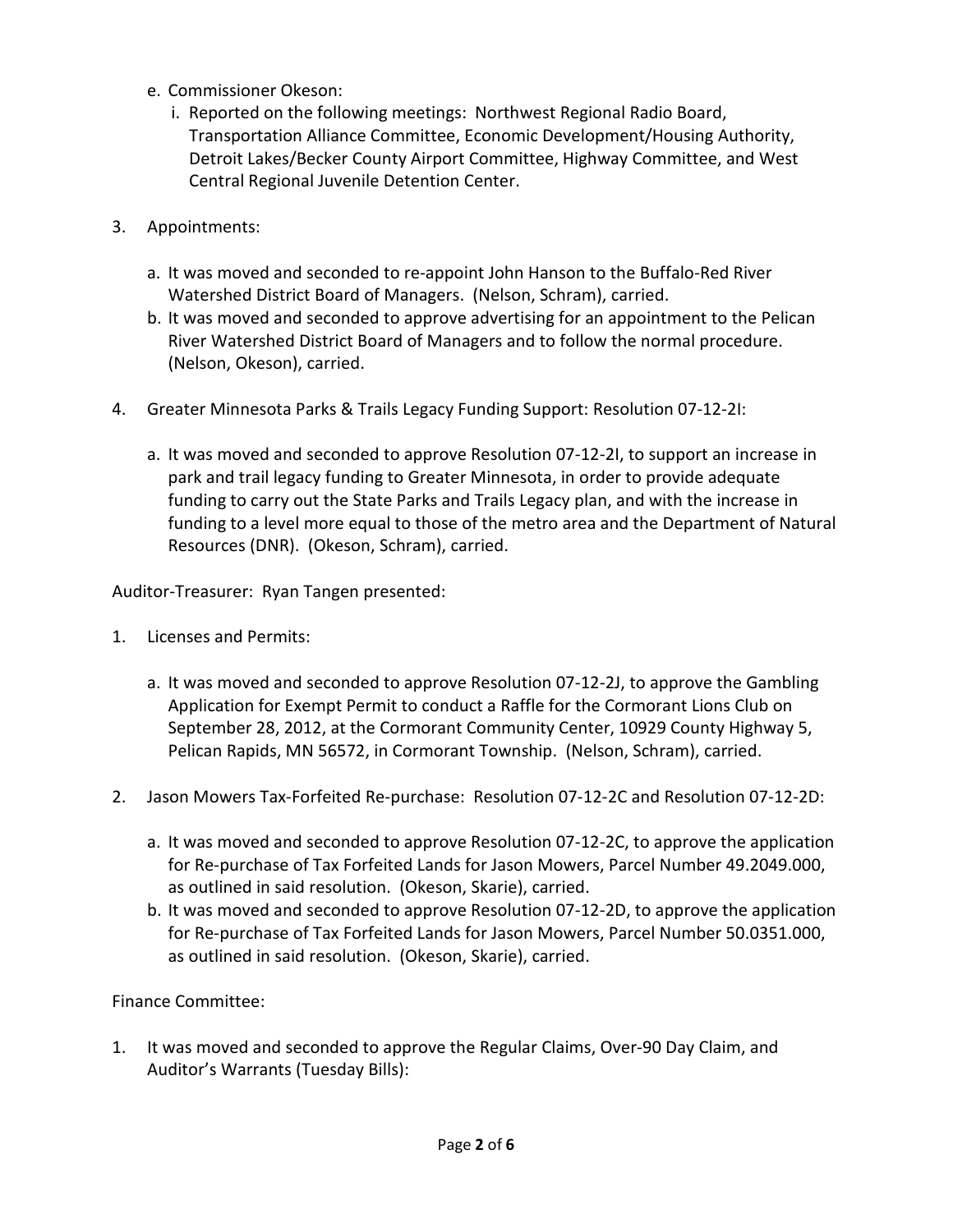- a. Over 90-Day Claim:
	- i. Swanson's Repair in the amount of \$8.58 due to not receiving an invoice.
- b. Auditor's Warrants: (Tuesday Bills):
	- i. 07/10/12 in the amount of \$31,597.40
	- ii. 07/17/12 in the amount of \$49,378.00
- (Nelson, Skarie), carried.
- 2. It was moved and seconded to approve the Cash Comparisons for April and May 2012 and the Investment Summary for May 2012. (Nelson, Schram), carried.
- 3. It was moved and seconded to approve the transfer of \$608,904 from the General Fund to the Road and Bridge Fund. (Okeson, Schram), carried.
- 4. It was moved and seconded to approve the proposed NW Regional Radio Board 2013 budget, including Becker County's member contribution of \$3,000, payable in January 2013. (Okeson, Schram), carried.
- 5. It was moved and seconded to approve the West Central Regional Juvenile Center Cooperative Annual Purchase Agreement, for the purchase of beds annually, at a cost of \$259,875.00 per year. (Okeson, Schram), carried.

Environmental: Steve Skoog presented:

1. It was moved and seconded to approve Resolution 07-12-2H, to hire a part-time Compact Truck Operator/Transfer Station Attendant. (Schram, Skarie), carried.

Sheriff: Tim Gordon presented:

- 1. It was moved and seconded to approve the 2012 Law Enforcement WE Fest (FACE LLC) Agreement. (Skarie, Schram), carried.
- 2. It was moved and seconded to approve Resolution 07-12-2A, approving the State of Minnesota Court Data Services Subscriber Amendment to the Criminal Justice Data Communications Network ("CJDN") Subscriber Agreement, to authorize the Board Chair, Larry Knutson, or his successor, and Board Clerk, Patty Swenson, or her successor, to sign the State of Minnesota Joint Powers Agreements, and to amend the resolution with the requested changes. (Schram, Okeson), carried.
- 3. It was moved and seconded to approve Resolution 07-12-2B, to accept the State of Minnesota Federal Boating Safety Supplement Pass-Thru Grant to purchase equipment to carry out the provision of Chapter 86B and Boat and Water Safety rules, with an expenditure of \$7,856, effective July 1, 2012 through September 14, 2012. (Schram, Nelson), carried.
- 4. Sheriff Tim Gordon thanked the Board for their support of the membership to the NW Regional Radio Board, re-iterating the significance of this investment to Becker County.
- 5. Commissioner Gerry Schram thanked Sheriff Tim Gordon for his work in securing various grants for Becker County.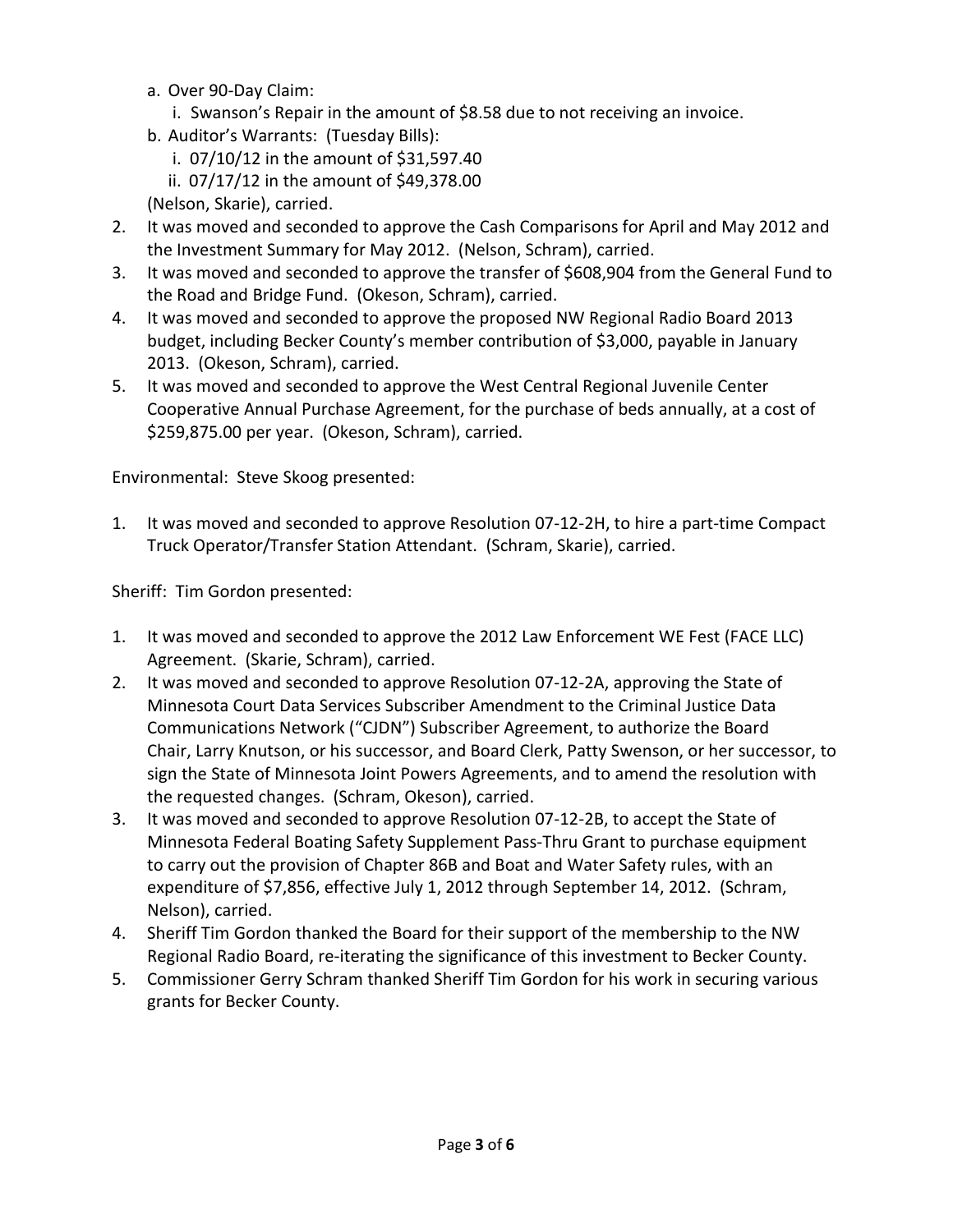Bad Medicine Lake Area Foundation: Ray Vlasak presented:

- 1. Ray Vlasak, Chairman of the Bad Medicine Lake Area Foundation and representing Forest Township, spoke in reference to the request by Gil S. Gigstead, to sell a lakeshore parcel on Bad Medicine Lake of Forest Township to the Minnesota Department of Natural Resources (DNR) Division of Fish and Wildlife. Gil Gigstead was present and noted that at one point, in the past, this area was a spawning area and he would like to see the property preserved in a natural state with the establishment of an Aquatic Management Area through the DNR Division of Fish and Wildlife. Dave Barsness from the DNR also presented information to the Board stating that there will be a parking area and small walking trail as well.
- 2. It was moved and seconded to approve Resolution 07-12-2F, to approve the sale of the Gil S. Gigstead Parcel (750 feet of shoreline and approximately 7.5 acres) in Government Lot 6, Section 5, Forest Township to the MN DNR - Division of Fish and Wildlife, for an Aquatic Management Area. (Nelson, Okeson), carried.

Human Services: Nancy Nelson presented:

- 1. It was moved and seconded to accept the Human Services reports for Adult Services, Child and Family Services, Community Health, Financial Services, Mental/Chemical Dependency (MCD), and Transit. (Schram, Skarie), carried.
- 2. It was moved and seconded to approve the Human Services Claims for Human Services, Community Health, and Transit. (Skarie, Okeson), carried.
- 3. Discussion was held in reference to the heat conditions this summer and it was reported that vulnerable adults from the community typically have a caseworker, however, anyone from the public may contact the Community Health Department with questions or concerns.
- 4. Ms. Nelson also reported that there is currently an epidemic of whooping cough and stressed that children, as well as all adults should be up-to-date on their immunizations.

Highway: Brad Wentz presented:

- 1. It was moved and seconded to approve Resolution 07-12-2E, to hire a full-time Highway Superintendent. (Okeson, Schram), carried.
- 2. It was moved and seconded to approve Resolution 07-12-2G, to accept the low bid from Landwehr Construction, Inc. of St. Cloud, MN for Project SAP 003-622-015 and Project SAP 003-599-025, in the amount of \$259,618.22, and to execute and enter into said contract. (Schram, Okeson), carried.
- 3. Commissioner Nelson requested that Brad Wentz advocate for the best interest of the County in reference to the Corpes of Engineers proposed bill to require permission from the Corpes of Engineers and Environmental Protection Agency (EPA) before repairing and/or replacing a culvert following a flood, and to submit a resolution, if needed.
- 4. Brad Wentz provided a construction update.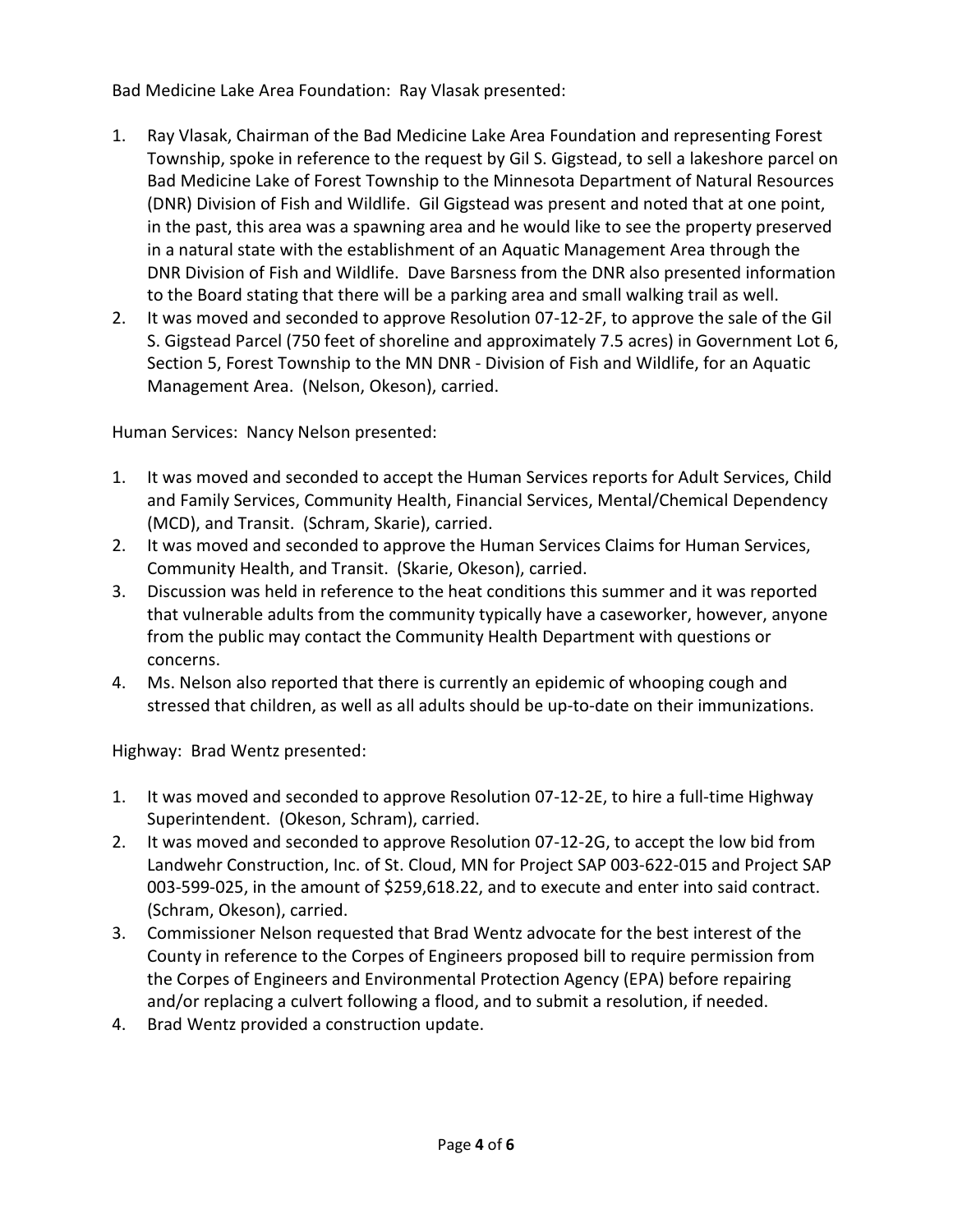Planning and Zoning: Patty Swenson presented:

- 1. It was moved and seconded to concur with the Becker County Planning Commission (July 17, 2012), to approve the request by James Vareberg, for a change of Zone from Agricultural to Residential for an entire parcel containing 2.48 acres, located at 1158 West Lake Drive in Lake View Township, Little Detroit Lake. (Okeson, Schram), carried.
- 2. It was moved and seconded to concur with the Becker County Planning Commission (July 17, 2012), to deny the request by Dallas and Jackie Nesemeier, for an After-the-Fact Conditional Use Permit for a retaining wall to remain, located at 24060 County Highway 22 in Lake View Township, Lake Sallie, due to the request does not meet the criteria of the Ordinance. (Skarie, Schram), carried.
- 3. It was moved and seconded to concur with the Becker County Planning Commission (July 17, 2012), to approve a Conditional Use Permit for Denise and Dale Geritz for Serenity Hollow LLC, for seasonal rental on the property located at 40342 Little Toad Road, Height of Land Township, Little Toad Lake, as the plan was submitted, and with the renters not having riparian rights other than use of the public access area. (Schram, Skarie), carried.
- 4. Commissioner Nelson noted that rental properties and camper use should be re-examined with the Ordinance Committee.
- 5. It was moved and seconded to concur with the Becker County Planning Commission (July 17, 2012), to approve the request by Bruce and Connie Husby, for a change of Zone from Commercial to Residential, as submitted, located at 38866 Height of Land Front Road, Height of Land Township, Height of Land Lake, due to the request would not be detrimental to the area. (Okeson, Schram), carried.
- 6. Don Busker was present to request a modification to his original Certificate of Survey, approved by the Becker County Planning Commission (July 17, 2012), for 20114 County Road 131, Lake Eunice Township, Little Cormorant Lake. Commissioner Nelson explained any change now without a public hearing would not be fair to the people who attended the Planning Commission meeting when the request was presented and approved by the Commission. He further explained he would not support the requested change at this meeting; that it would need to go back to Planning and Zoning as a stand-alone request.
	- a. Options and related costs were presented to Mr. Busker. Following, he requested the Board's approval for a change of Zone and Certificate of Survey to include the expansion to 40,000 square feet and the removal of the stipulation that "Tract A be attached to the adjacent lakeshore parcel across the road and that Tract A and the lakeshore parcel cannot be sold one away from the other".
	- b. It was moved and seconded to deny the change of Zone and Certificate of Survey, as presented by Mr. Busker. (Nelson, Schram), carried. It is noted that Mr. Busker made the choice to move forward with his request today knowing that if the Board denied his request he would be required to begin the process over.
	- c. With the request denied, Mr. Busker was referred back to Planning and Zoning, with the next Planning Commission meeting scheduled for August 21, 2012.
- 7. The next Planning and Zoning Informational meeting is scheduled for Thursday, August 16, 2012 at 8:00 a.m. in the Third Floor meeting room of the Courthouse.